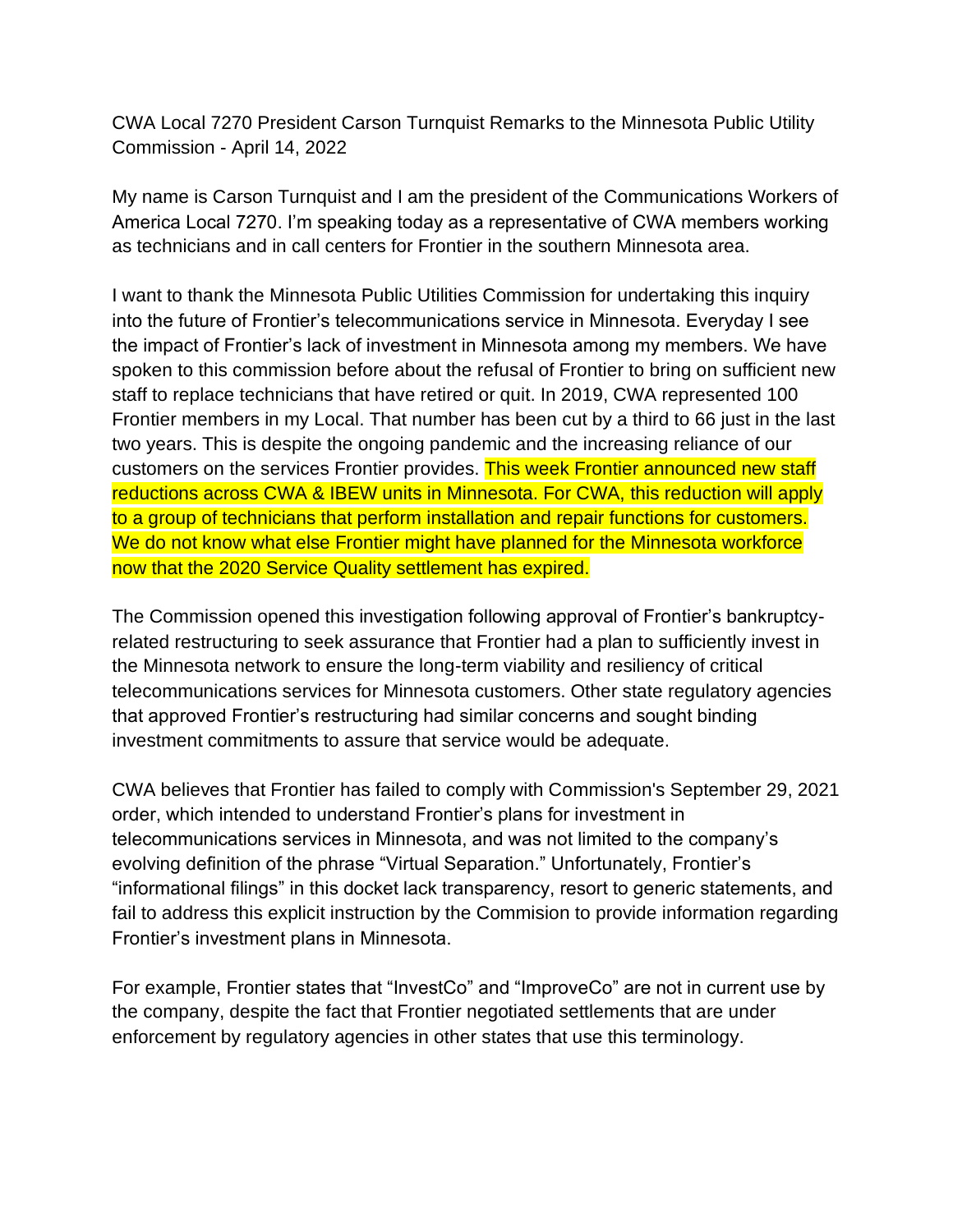We urge the Commission to adopt decision option number 2 outlined in the staff memo and require Frontier provide information that is responsive to the Commission's September 29th Order, including:

- 1. Frontier's current plans for fiber and other investment in Minnesota
- 2. The "wave" of investment Minnesota service areas have been placed in under Frontier's current long-term investment plan
- 3. Information describing how those investment plans were determined
- 4. Frontier's plans to deploy sufficient staffing and resources to maintain service quality for Minnesota customers following the expiration of the 2020 Service Quality settlement in January 2022.

The Commission's investigation into these issues is critical both for my members and for Frontier customers across the state. Thank you again for the chance to summarize our concerns today. I and my colleague Dan Reynolds would be happy to try and answer any questions you may have.